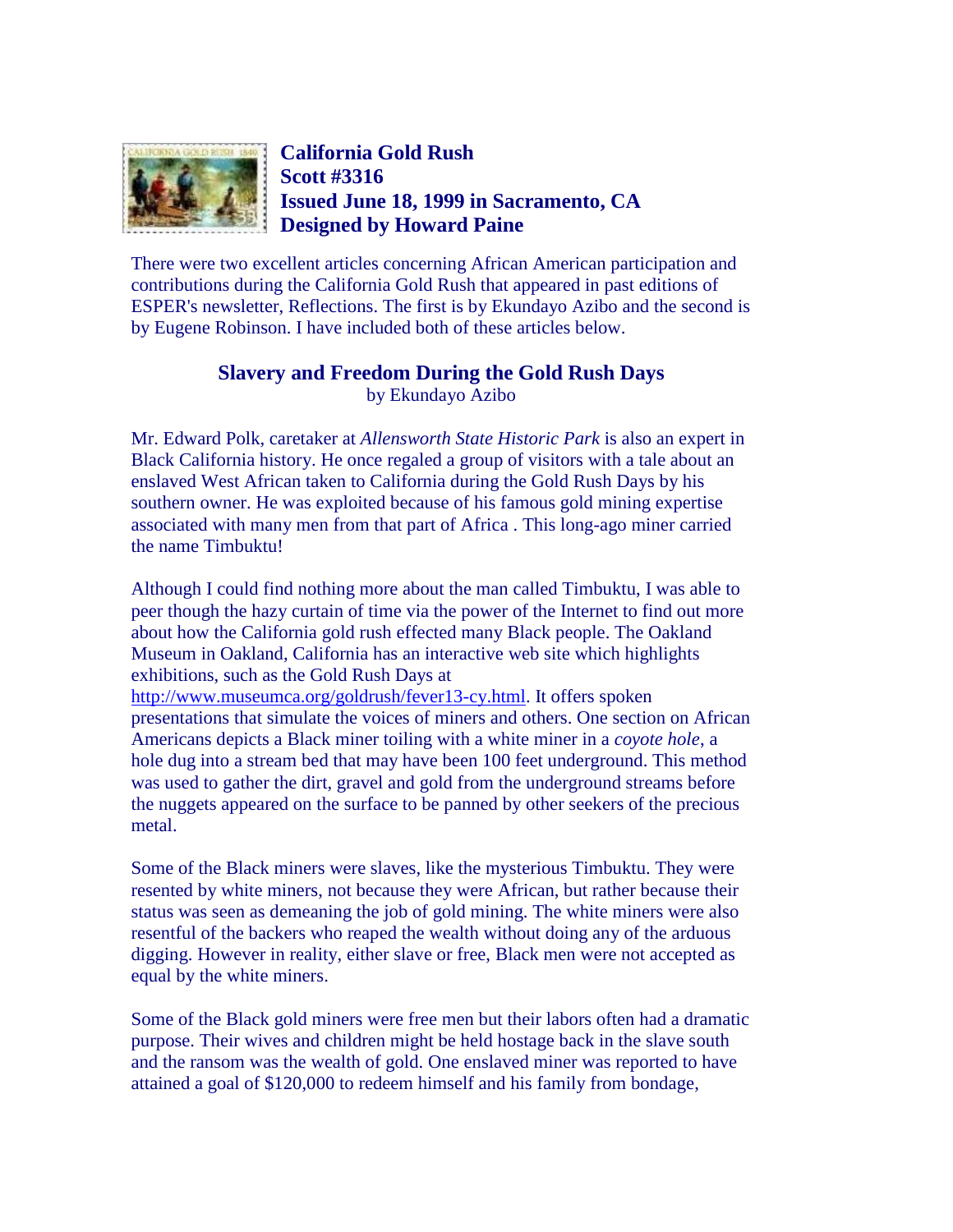although since he was in *free* California he was technically free.

Fortunes were made and lost during the gold fever. Levi Strauss, a Jewish man, sold the miners sturdy trousers of tough canvas sailcloth reinforced at the seams with copper rivets. He made a fortune with these precursors to today's ubiquitous blue jeans. Women cooks made fortunes with their culinary skills since few women were there. One woman boasts of making \$18,000 on pies alone. Still, one wonders how long it took to gather \$120,000 worth of gold.

Other non-white miners included Chinese who often brought soot and grease encrusted woks back to China. Once home, these woks were cleaned to reveal solid gold. Native Hawaiians, called Kanaka were in California before 1848. Some were lucky enough to be working for John Sutton when gold was discovered on his place. Hundreds more sailed to California to join in the rush to the gold fields. Many were exploited by white miners and died from their labors.

Another web site that discusses the multi-ethnicity of the Gold Rush Days is [http://www.isu.edu/~trinmich/collision.html.](http://www.isu.edu/~trinmich/collision.html) Here, author JoAnn Levy in her book, "*They saw the Elephant*," quotes white miners as they voiced their resentment to having slaves work next to them. Links to a PBS public television documentary are also provided at this web site.

The June 18, 1999 California Gold Rush stamp issue (Scott 3316) commemorates the 150 years since the Forty-niners rush to California . Four men are depicted panning for the metal. The miner on the far left is a Black man. Whether enslaved or free, we can not know. The painting of the miners a work in the Sierra Nevada Mountains was done by John Berkley.

Allensworth, California was an all black town built during the early 1900s and was known as the Pearl of Tulare, a county north of Fresno, California. The story of it's founder, Colonel Allen Allensworth and the other pioneers who built the dream town is dramatic and gut-wrenching enough to earn the people their own US commemorative postage stamp!

## **California Gold Rush**

By Eugene Robinson

On June 18, 1999, the United States Postal Service (USPS) issued a stamp to commemorate the 150th anniversary of the 1849 rush of prospectors to California, where gold had been found the year before. James W. Marshall's discovery of the precious metal at Sutter's Mill, touched off the rush of the Forty-niners into the territory from all over the world.